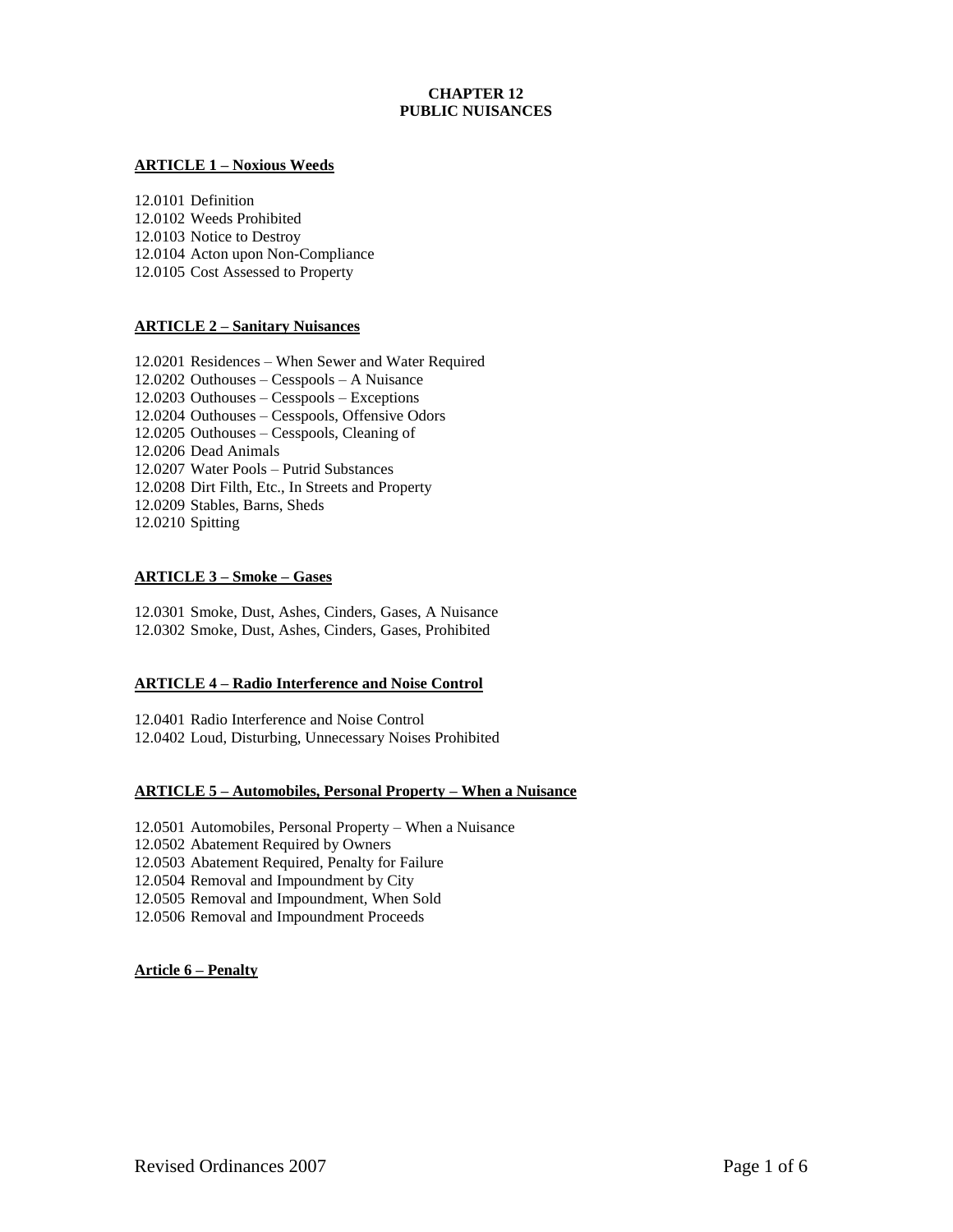# **CHAPTER 12 PUBLIC NUISANCES**

### **ARTICLE 1 - Noxious Weeds**

#### 12.0101 Definition

Whenever used in this ordinance, the term "noxious weeds" shall mean and include all weeds of the kind known as Canada Thistle, sow thistle, quack grass, leafy spurge (Euphorbia esula or Euphorbia virgata) field bindweed, Russian knapweed (Centaurea picris), hoary cress (Lapidium draba, Lapidium repens, and Hymenophysa pubescens), dodder or any similar unwanted vegetation over eight inches in height, or any tree, weeds or other vegetation which may grow near or on the property line or the property of any person in such a manner as to interfere with any public highway, alley or other right-of-way.

#### 12.0102 Weeds Prohibited

No owner of any lot, place or area within the City or the agent of such owner shall permit on such lot, place or area and the one-half of any road or street lying next to the lands or boulevards abutting there noxious weeds or other trees or vegetation interfering with the right-of-way of any public highway, alley, street or other deleterious, unhealthful growths.

### 12.0103 Notice to Destroy

The City Health Officer or Chief of Police is hereby authorized and empowered to notify in writing the owner of any such lot, place or area within the City or the agent of such owner, to cut, destroy, and/or remove any such noxious weeds, vegetation or trees lying or located on such owner's property or upon the one of any road or street lying next to the lands or boulevards abutting thereon. Such notice shall be by registered or certified mail addressed to said owner or agent of said owner at his last known address and shall give such owner or his agent a minimum of five days to cut or destroy said noxious weeds.

#### 12.0104 Action Upon Non-Compliance

Upon the failure, neglect, or refusal of any owner or agent so notified to cut, destroy and  $\or$  remove any noxious weeds, vegetation or trees growing, lying or located upon the owner's property or upon the one-half of any road or street lying next to the lands or boulevards abutting thereon after receipt of the written notice provided for in 12.0103 above or within five days after the date of such notice in the event the same is returned to the Post Office Department because of inability to make delivery thereof, provided the same was properly addressed to the last known address of such owner or agent, the health officer or Chief of Police is hereby authorized and empowered to pay for the cutting, destroying, and/or removal of such noxious weeds, vegetation or trees, or to order their removal by the city.

#### 12.0105 Cost Assessed to Property

When the City has effected the removal of such noxious weeds, tree or vegetation, or has paid for their removal, the actual cost thereof, plus any administrative cost, if not paid by said owner prior thereto, shall be charged and assessed against the property upon which the noxious weeds, trees or vegetation were cut or destroyed. An assessment list showing the lots or tracts to be assessed with the cost against each lot or tract shall be prepared as are other special assessment lists, and shall be approved by the City Council and shall bear interest at nine percent. Such assessments shall be subject to the same procedure for certification to the county auditor, payment and collection as are other special assessments under state law.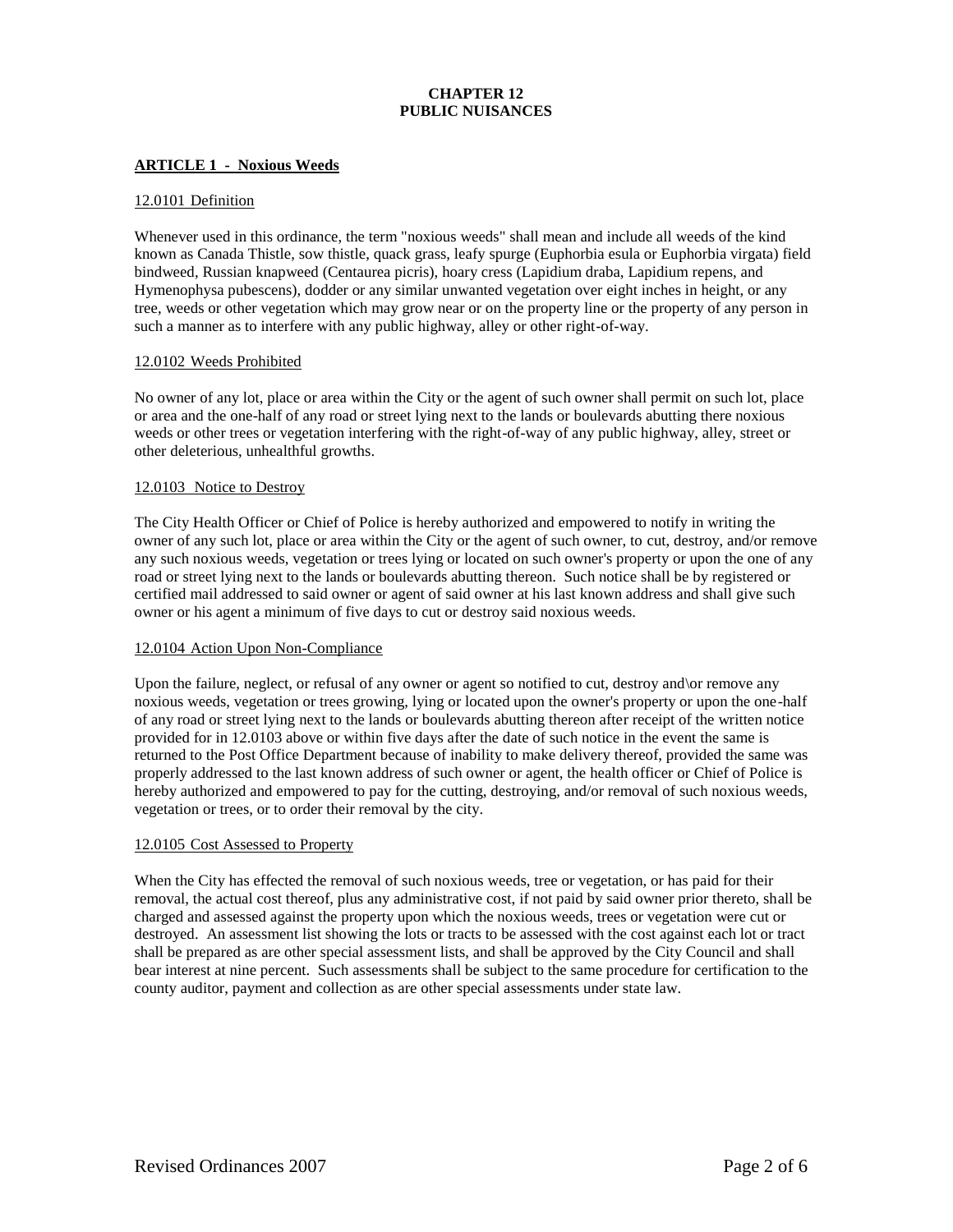## **ARTICLE 2 - SANITARY NUISANCES**

### 12.0201 Residences – When Sewer and Water Required

It shall be unlawful for any person to use or occupy or permit to be used or occupied for residence purposes, any premises or building within City where the lot upon which said building is constructed is located 400 feet or less from any water main or sanitary sewer within the City without first making or causing to be made proper connections with said Sewer and Water facilities and mains and, in determining the distance for the purpose of determining when any building or premises is included herein the measurement shall be taken between the nearest point on said lot and the nearest point on any water main or sewer line.

The term "Proper Connections" when used in this section shall be constructed to mean connections with such water main and sanitary sewers which are equipped and furnished with proper valves and fittings so as to enable such water connections to be used at all times and sanitary toilets and drains and such equipment shall at all times be kept in repair and in a manner so as to make them available for household use and in condition to be used at all seasons of the year.

#### 12.0202 Outhouses – Cesspools – A Nuisance

The use construction, maintenance, building or erection of any outhouse, privy, vault or cesspool within this City is hereby declared to be a nuisance and a menace to public health, when in violation of Section 12.0201.

#### 12.0203 Outhouses – Cesspools, Exceptions

Private sewage system and private water supplies may be constructed to serve new buildings to be built in areas not included in Section 12.0201, providing such lot area complies with the requirements of any zoning requirements and chapter 7 of these ordinances.

Private sewage systems and private water systems may be installed in existing buildings in areas not included within Section 12.0201.

Each private sewage system or private water supply hereafter altered or constructed shall conform to the State Health Department Standards and chapter 7 of these ordinances.

#### 12.0204 Outhouses – Cesspools, Offensive Odors

It shall be unlawful; for the owner or occupant of any lot or piece of ground within this City to suffer or permit any private sewer system to emit any offensive odors or to become dangerous or injurious to public health or offensive to sense of smell of the people of the City, and any private sewer system emitting such odor is hereby declared to be a nuisance and menace to public health of the City.

#### 12.0205 Outhouses – Cesspools, Cleaning of

In the cleaning of private septic tanks and sewage systems the contents thereof shall be removed in containers fitted so as to prevent the escape of odors or materials therefrom and disposed in a manner approved by the City Health Officer and chapter 7 of these ordinances.

The pumping of a private sewage system on the surface of the ground or hauling contents thereof in such a manner as to allow the material to spill on the ground, street or public ways is hereby declared to be a public nuisance.

#### 12.0206 Dead Animals

Any person who owned or had possession of or control of a dead animal prior to its death shall remove or cause the same to be removed within 5 hours from the time the animal dies and have the same buried or disposed of in some other sanitary way approved by the City Health Officer. Any dead animal remaining in any street, alley or public place in this City, or on any private premises within this City, for more than 5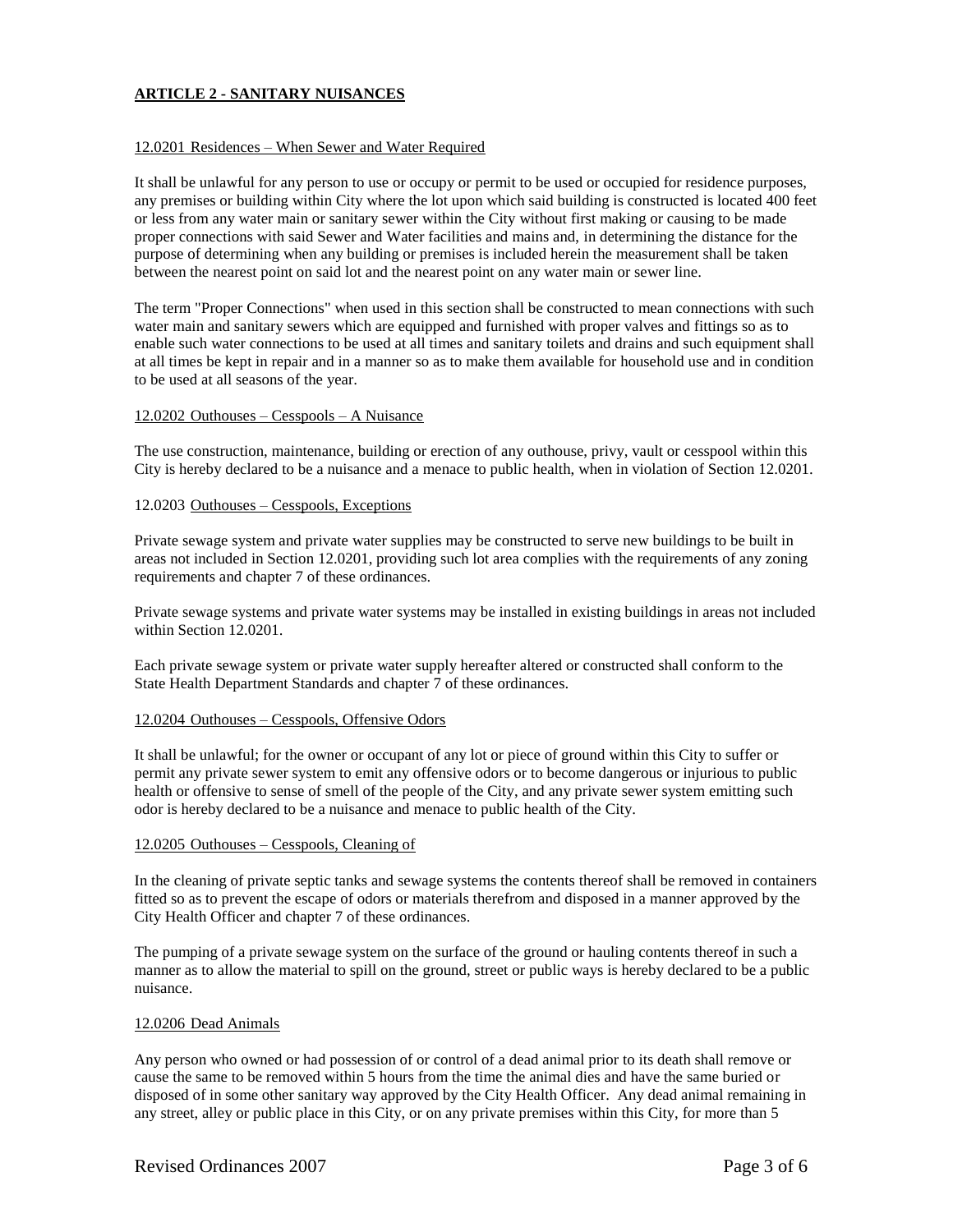hours after the animal shall have died, is hereby declared to be a nuisance; and any person permitting any dead animal in the street, alley or public place of the City or allowing any animal which he owned or which was in his possession or under his control prior to its death, to remain in any street, alley or public place, or on any private premises within the City for more than 5 hours after its death shall be guilty of a violation of this article.

### 12.0207 Water Pools- Putrid Substances

It shall be unlawful for the owner or occupant of any parcel of ground in this City to suffer or permit water or putrid substance whether animal or vegetable to accumulate or stand so as to cause an offensive odor to be emitted therefrom or to become injurious or dangerous to the health of the neighborhood, and any pool of water and any putrid substance permitted to become offensive or injurious to the public health is hereby declared to be a nuisance.

### 12.0208 Dirt, Filth, Etc., in Streets and Property

It shall be unlawful for any person, firm or corporation to throw, place, deposit, leave or cause to be thrown, placed, deposited or left in any of the public streets, highways, alleys, parks or thoroughfares, or on any private premises in this City any dirt, filth, sewage, sweepings, rags, dung, garbage, compost, wastepaper, excelsior, straw, hay, leaves, brush, weeds, dry grass, shavings, vegetables, slops or litter of any kind, and any place or property having left or deposited thereof any of the things or substances aforesaid is hereby declared to be a nuisance.

### 12.0209 Stables, Barns, Sheds

It shall be the duty of all persons having stables, barns, or sheds, whether as owners or tenants or as agents having control thereof, to remove or cause to be removed therefrom all manure and refuse of every kind at least once each week between the 15th day of March and the 15th day of December of each and every year.

### 12.0210 Spitting

No person shall spit upon any sidewalk or upon the stairs, hallway, floor, carpet, furniture or walls of any public or office buildings in this City.

## **ARTICLE 3 - SMOKE - GASES**

## 12.0301 Smoke, Dust, Ashes, Cinders, Gases – A Nuisance

The emission of dense smoke, ashes, dust, soot, cinders or noxious gases from any machine, contrivance, or from any smoke stack or chimney of any building or premises in such quantities as to cause injury or detriment, to any person or persons, or to the public, or to endanger the comfort, health or safety of any person or persons, or in such manner as to cause or tend to cause damage or injury to property, is hereby declared to be a nuisance.

## 12.0302 Smoke, Dust, Ashes, Cinders, Gases, Prohibited

No person, persons, association or corporation shall cause, permit, or allow the escape from any smoke stack or chimney into the open air of such quantities of dense smoke, ash, dust, soot, cinders, acid or other fumes, dirt, or other material, or noxious gases, in such place or manner as to cause injury, detriment or nuisance to any person or persons, or to the public, or to endanger the comfort, health, or safety of any such person or persons, or the public or in such manner as to cause or have a natural tendency to cause injury or damage to business or property.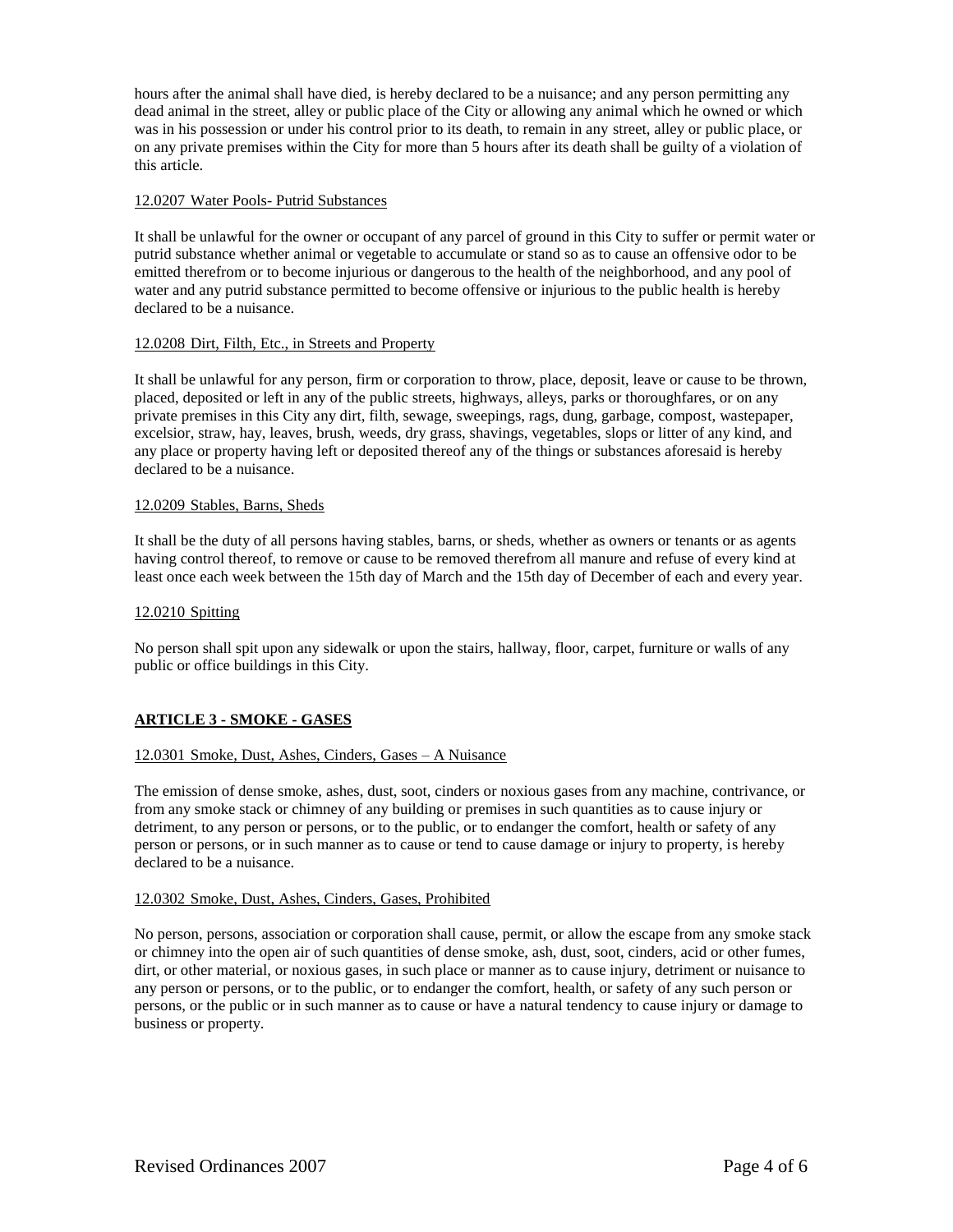## **ARTICLE 4 - RADIO INTERFERENCE AND NOISE CONTROL**

### 12.0401 Radio Interference Prohibited

It shall be unlawful for any person knowingly to maintain, use, operate or cause to be operated within this City, any machine, device, appliance, equipment or apparatus of any kind whatsoever, the operation of which shall cause reasonably preventable electrical interference with radio reception within said municipal limits, and the maintenance, use or operation within said city of any machine, device, appliance, equipment or apparatus of any kind so as to interfere with radio reception in violation hereof, is hereby declared a common nuisance.

### 12.0402 Loud, Disturbing, Unnecessary Noises Prohibited

The making, creating, or maintenance of loud, unnatural or unusual and disturbing noises are a detriment to public health, comfort, convenience, safety and welfare are hereby declared to be unlawful and a public nuisance. The following acts, among others are declared to be prohibited noises in violation of this section, but such enumeration is not exclusive:

1. The sounding of horns or signaling devices on any motor vehicle, motorcycle on any street or public place except as a danger warning or their sounding for an unnecessary and unreasonable period of time.

2. Radios, phonographs, etc. The using, operating, or permitting to be played, used or operated any radio receiving set, musical instrument, phonograph, or other machine or device for the producing or reproducing of sound in such a manner as to disturb the peace, quiet and comfort of the neighboring inhabitants, or at any time with louder volume than is necessary for convenient hearing for the person or persons who are in the room, vehicle or chamber in which such machine or device is operated, and who are voluntary listeners thereto. The operation of any such set, instrument, phonograph, machine or device in such a manner as to be plainly audible at a distance of 50 feet from the building, structure or vehicle in which it is located shall be prima facia evidence of a violation of this section.

3. Loudspeakers, amplifiers for advertising. The use, operating, or permitting to be played, used or operation of any radio receiving set, musical instrument, phonograph, loudspeaker, amplifier, or other machine or device for the producing or reproducing of sound which is cast upon the public streets for the purpose of commercial advertising or attracting the attention of the public to any building or structure.

4. Yelling, shouting, etc. Yelling, shouting, hooting, whistling or singing on the public streets, particularly between the hours of 11 p.m. and 7 a.m. or at any time or place so as to annoy or disturb the quiet, comfort, or repose of persons in any office, or in any dwelling, hotel, or other type of residence, or of any persons in the vicinity.

5. Schools, Courts, Churches, Hospital. The creation of any excessive noise on any street adjacent to any school, institution of learning, church or court while the same are in use, or adjacent to any hospital, which unreasonably interferes with the workings of such institution, or which disturbs or unduly annoys patients in the hospital, provided conspicuous signs are displayed in such streets indicating that the same is a school, hospital or court street.

## **ARTICLE 5 - AUTOMOBILES - PERSONAL PROPERTY**

## 12.0501 Automobiles, Personal Property – When a Nuisance

Unsheltered storage of old, used, stripped, junked and other automobiles not in good, safe operating condition, and of any other vehicles, machinery implements and/or equipment and personal property of any kind which is no longer safely usable for the purposes with which it was manufactured for a period of thirty days or more (except in a licensed junk yard) within the city, and any motor vehicle, animal and article or personal property which constitutes an obstruction to, hazard or detriment to public traffic, snow removal operations, public safety and public health and morals or which may be abandoned or unclaimed within this